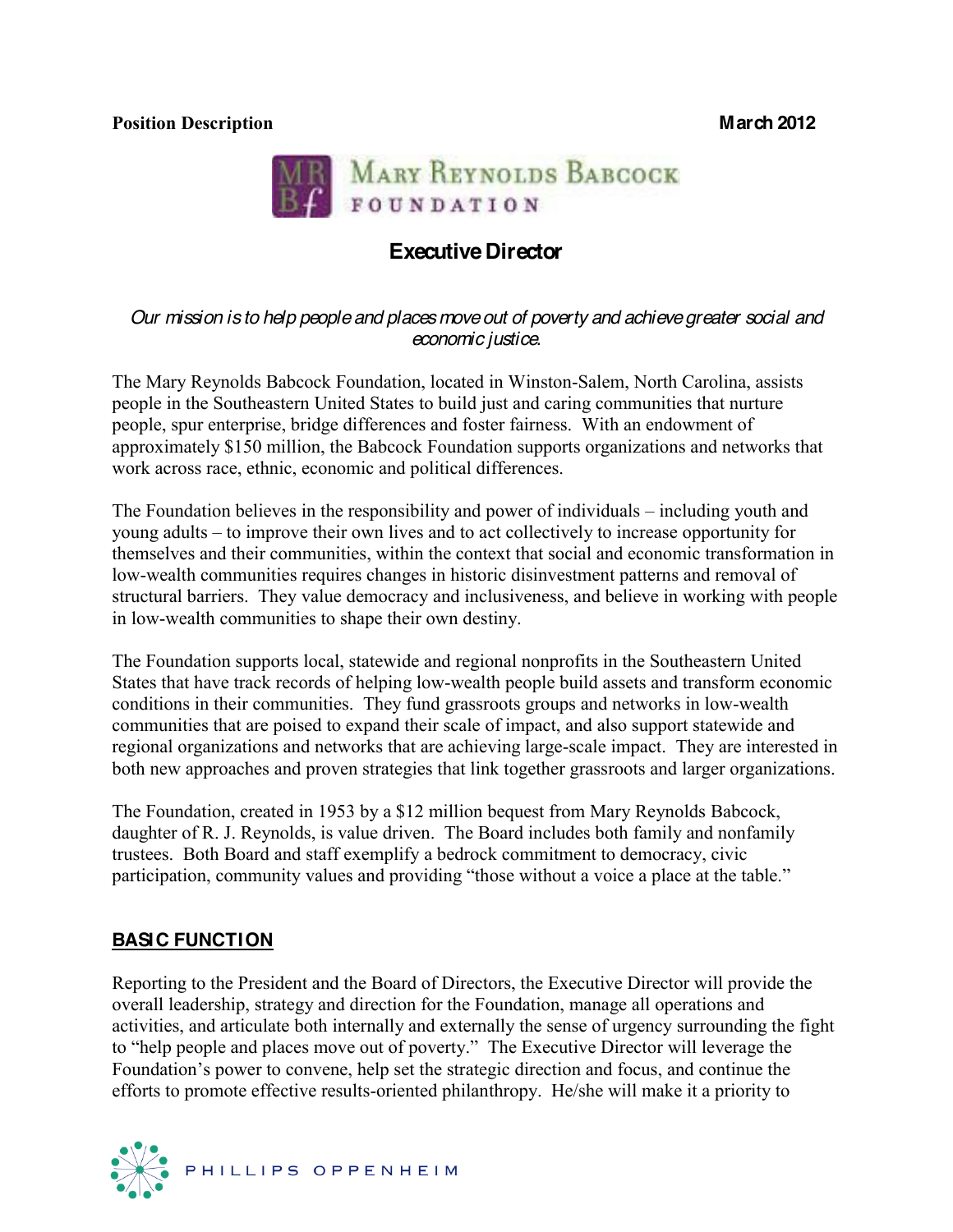preserve and build upon the collegial and collaborative spirit that exists internally with the Board and staff, and externally with its grantees/partners, stakeholders in the region and the broader nonprofit community.

Working closely with trustees, the Executive Director will translate Board objectives into specific plans for achievement and facilitate impactful giving and program strategies in the Southeastern United States. He/she will review, evaluate and enhance the effectiveness of the Foundation's grant making and partnership initiatives and program and mission-related investments (PRIs and MRIs). Operating within the parameters of the Foundation's current 10year strategy, in place until 2014-2015, the Executive Director will: identify new initiatives; take risks as appropriate; and implement policies, procedures, goals and objectives outlined by the Board in the 2010 Program Review "Helping People and Places Move Out of Poverty: Progress and Learning" (ref. [www.mrbf.org\)](http://www.mrbf.org/). Moving forward, the Executive Director will take ownership of the Foundation's 10-year review, with the intention of building upon or redirecting strategy. The Executive Director will contribute to future thinking, planning and grantcrafting.

The Executive Director will manage a dedicated staff of 11, ensure sound communications internally, and oversee the program work and operations including office administration, human resources, accounting and reporting, and legal compliance. He/she will work closely with the investment committee of the Board to oversee the management of the assets and resources of the Foundation. The Executive Director will serve as a spokesperson and public face for the Foundation, representing its mission and purpose to diverse constituencies regionally and nationally.

## **KEY PRIORITIES**

Following the tenure of a successful long-term leader, the Executive Director will ensure a sound and smooth transition of executive leadership and, within the first 12 to 18 months, will:

- Become knowledgeable and gain insights into the Foundation's history, mission, culture, programs, constituencies and infrastructure in order to further the Foundation's legacy and commitment to engaged philanthropy;
- Establish an effective partnership with the Board and its President, gaining their confidence and forging relationships that respect governance principles; work with individual Board members to maximize their input and efforts; communicate clearly and effectively to the Board how the Foundation's strategies are being implemented and how the results are being evaluated;
- Quickly grasp the urgency of the Foundation's work and the need to be generative and not complacent; look for new  $-\text{ and possibly unexpected} - \text{ways to forge partnerships with}$ nonprofits, other philanthropies, government and business to leverage the impact of the Foundation's work in the region; be willing and able to "think outside the box but inside the framework" of the Foundation's mission; at the same time, solidify and strengthen existing relationships across the region;

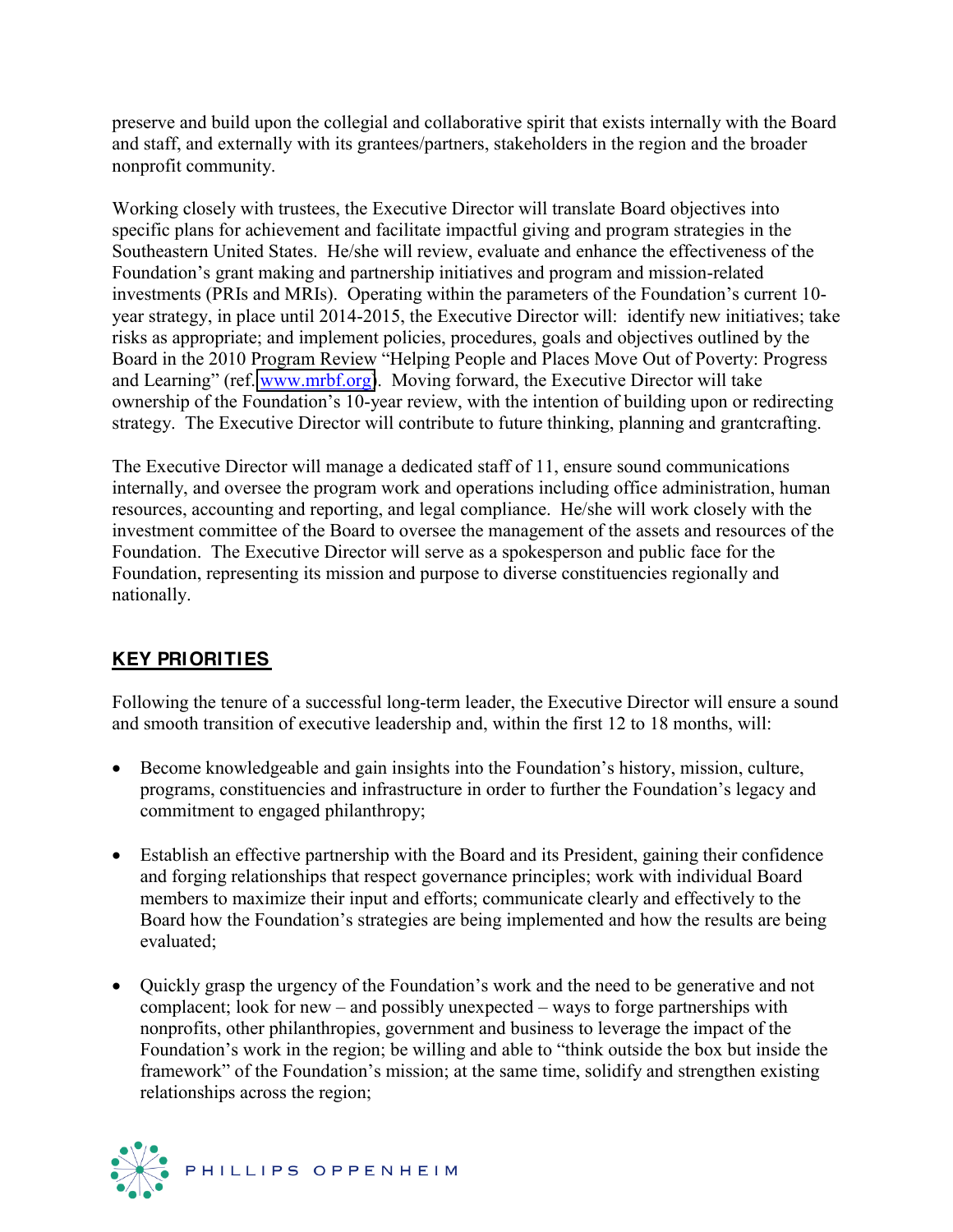- Build strong relationships with the staff and work closely with them to foster cohesiveness; set benchmarks with staff and hold them accountable; ensure that the Foundation's strategy and the work of its staff reflect the Foundation's values and mission;
- $\bullet$  Begin to conceptualize and prepare for the Foundation's next 10-year review coming up in 2014-2015; analyze the results of the current decade review as a launch point for establishing new directions and/or strategies.

## **ONGOING RESPONSIBILITIES**

Additionally, the Executive Director will:

- Make best use of the Foundation's convening and communications power, and share best practices with others to inform and enhance the work of the Foundation and the field;
- Become conversant with and develop a critical perspective on emerging directions in philanthropy in order to inform the Board about new ideas and approaches to consider;
- Work with the Board to develop ways to bring the next generation of family members closer to the work of the Foundation in anticipation of younger family members joining the Board in the near future;
- Review the Foundation's administrative and management systems, internal policies and procedures; make and implement recommendations for their continued enhancement;
- Present budgets and work plans for Board approval and manage within the financial and programmatic parameters established by the Board; provide effective information and communication systems to support the Board and the Foundation's operations;
- Maintain an efficient process for initiating, managing, reviewing and evaluating grant requests and Foundation strategic directions; further develop the Foundation's cutting-edge outcomes tracking system.

## **IDEAL EXPERIENCE**

The Executive Director should have the following experience and qualifications:

- x A demonstrated commitment to social action and economic justice; expertise in some aspect of the Foundation's work is preferred; ability to lead with humility while balancing an appetite for influence;
- A history of accomplishment in current and prior positions in the nonprofit, public and/or possibly business sectors; senior-level managerial experience with proven ability to

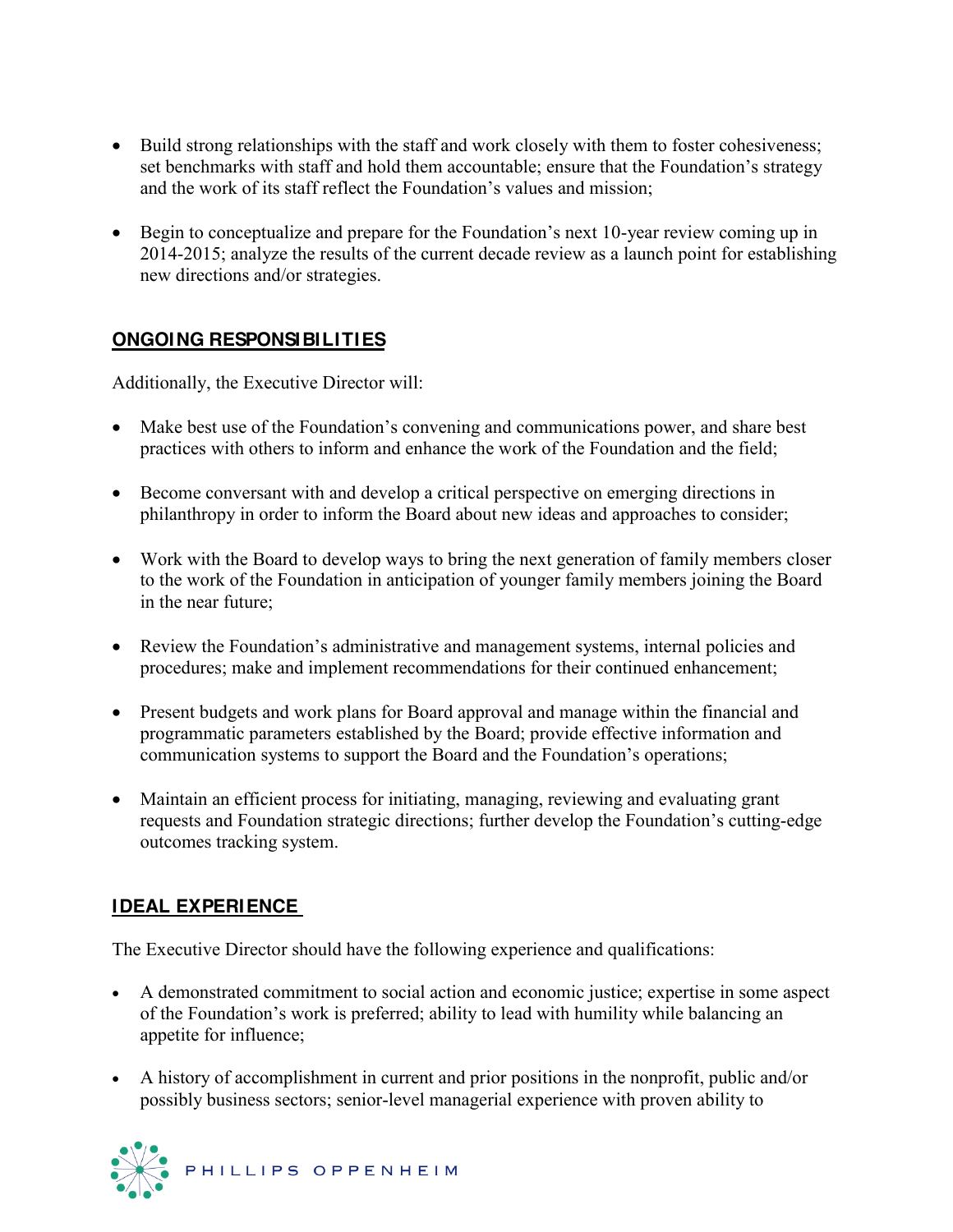strategically lead and manage an organization; a demonstrated record of converting vision into working programs; a mix of professional experiences is preferred;

- A thoughtful, strategic approach to and understanding or knowledge of the nonprofit sector; experience as a foundation officer or as a grant seeker is a plus but not required;
- Direct experience in or knowledge of the Southeastern United States; if the candidate does not come from the region, he/she must demonstrate an understanding of its distinct resources, needs, culture and mores;
- Experience working with a board of directors; an understanding of roles and responsibilities and ways of underscoring a close relationship with staff;
- A strong track record as a motivator, collaborator, entrepreneur, innovator and builder of partnerships;
- A level of comfort with bringing together and building trust among diverse groups to promote a common cause;
- Experience in conceiving, analyzing, implementing and evaluating program initiatives and/or grants in fields relevant to the Foundation; broad understanding of public policy issues;
- Experience communicating effectively and openly, both verbally and in writing, with a broad range of individuals and organizations.

## **PERSONAL CHARACTERISTICS**

Ideally, the individual should have or be:

- Respect for and commitment to the Foundation's history, mission and family; an appreciation for the Foundation's philosophy and values; enthusiasm for promoting the work of the Foundation and addressing its critical issues to ensure overall organizational success and strength;
- A naturally consultative and inclusive leadership style; a visionary with the maturity, confidence, wisdom and collaborative skills necessary to garner the trust and confidence of the Board, staff and partners; the inherent knowledge of when to step back and when to step up, both internally and externally, on behalf of the Foundation;
- A convener and relationship builder; able to share, learn and listen effectively with sensitivity to the interests of all at the table and to build consensus and inspire strong enduring partnerships;